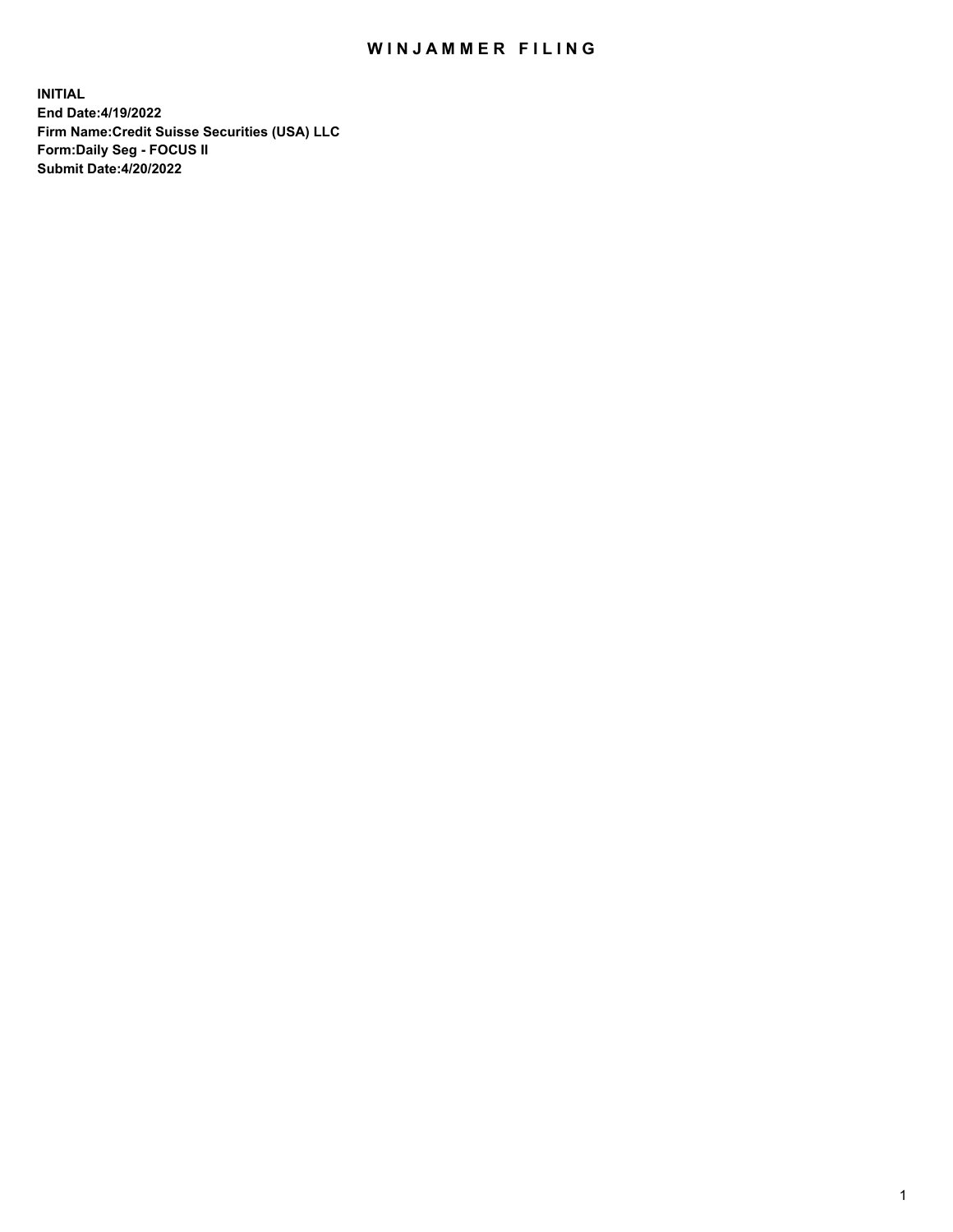**INITIAL**

### **End Date:4/19/2022 Firm Name:Credit Suisse Securities (USA) LLC Form:Daily Seg - FOCUS II Submit Date:4/20/2022**

## **Daily Segregation - Cover Page**

| Name of Company                                                                                                                                                                                                                                                                                                                | <b>Credit Suisse Securities (USA)</b><br><b>LLC</b>                   |
|--------------------------------------------------------------------------------------------------------------------------------------------------------------------------------------------------------------------------------------------------------------------------------------------------------------------------------|-----------------------------------------------------------------------|
| <b>Contact Name</b>                                                                                                                                                                                                                                                                                                            | <b>Alexander Baptiste</b>                                             |
| <b>Contact Phone Number</b>                                                                                                                                                                                                                                                                                                    | 919-994-6223                                                          |
| <b>Contact Email Address</b>                                                                                                                                                                                                                                                                                                   | alexander.baptiste@credit-suiss<br>e.com                              |
| FCM's Customer Segregated Funds Residual Interest Target (choose one):<br>a. Minimum dollar amount: : or<br>b. Minimum percentage of customer segregated funds required:% ; or<br>c. Dollar amount range between: and; or<br>d. Percentage range of customer segregated funds required between:% and%.                         | $\frac{0}{\frac{5}{0}}$<br>0 <sub>0</sub>                             |
| FCM's Customer Secured Amount Funds Residual Interest Target (choose one):<br>a. Minimum dollar amount: ; or<br>b. Minimum percentage of customer secured funds required:%; or<br>c. Dollar amount range between: and; or<br>d. Percentage range of customer secured funds required between:% and%.                            | $\frac{0}{5}$<br>$\underline{0}$<br>$\underline{0}$<br>0 <sub>0</sub> |
| FCM's Cleared Swaps Customer Collateral Residual Interest Target (choose one):<br>a. Minimum dollar amount: ; or<br>b. Minimum percentage of cleared swaps customer collateral required:% ; or<br>c. Dollar amount range between: and; or<br>d. Percentage range of cleared swaps customer collateral required between:% and%. | $\frac{0}{5}$<br>0 <sub>0</sub><br>0 <sub>0</sub>                     |

Attach supporting documents CH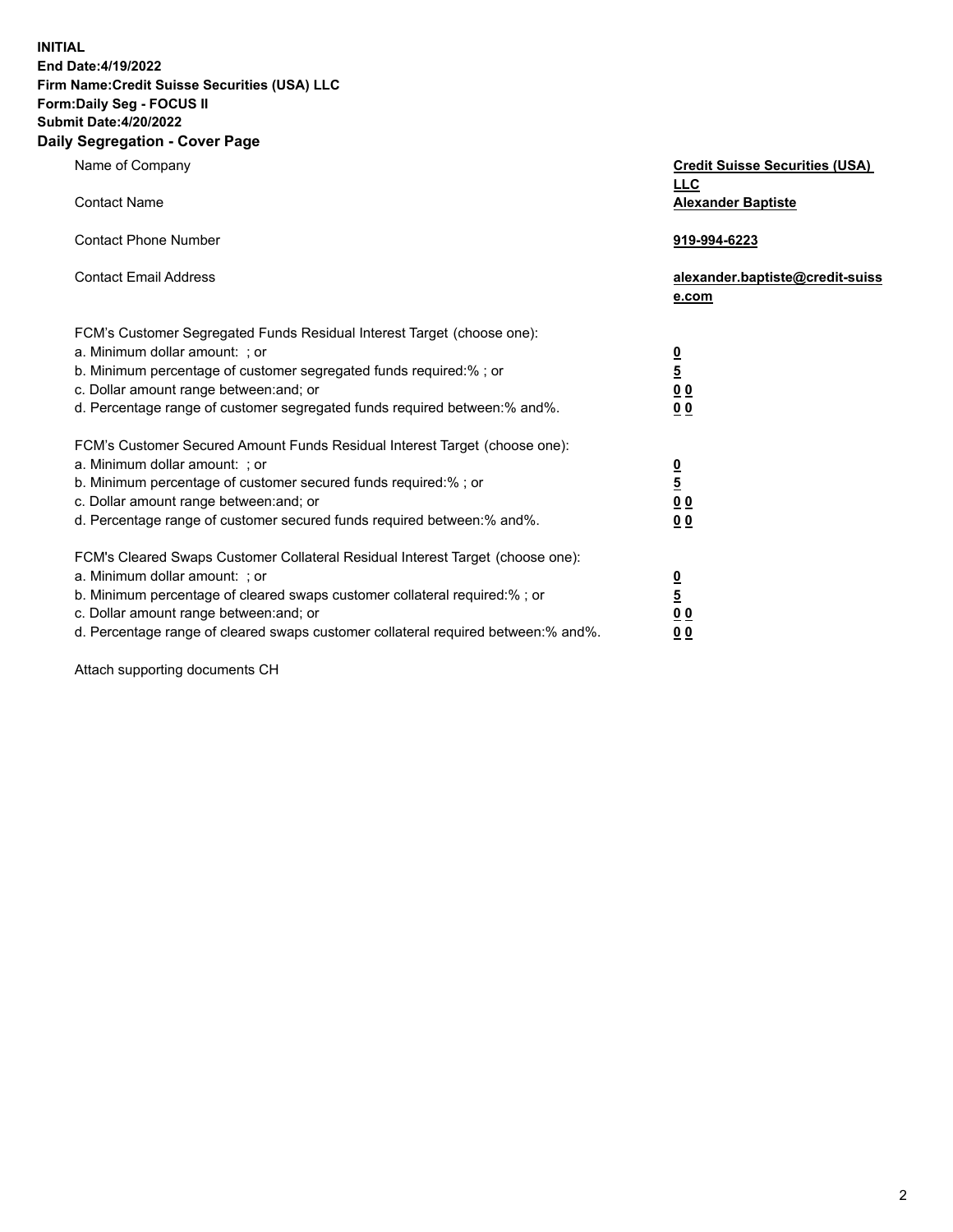### **INITIAL End Date:4/19/2022 Firm Name:Credit Suisse Securities (USA) LLC Form:Daily Seg - FOCUS II Submit Date:4/20/2022**

## **Daily Segregation - Secured Amounts**

|     | Foreign Futures and Foreign Options Secured Amounts                                         |                                |
|-----|---------------------------------------------------------------------------------------------|--------------------------------|
|     | Amount required to be set aside pursuant to law, rule or regulation of a foreign            | $Q$ [7305]                     |
|     | government or a rule of a self-regulatory organization authorized thereunder                |                                |
| 1.  | Net ledger balance - Foreign Futures and Foreign Option Trading - All Customers             |                                |
|     | A. Cash                                                                                     | 2,827,360,784 [7315]           |
|     | B. Securities (at market)                                                                   | 26,059,896 [7317]              |
| 2.  | Net unrealized profit (loss) in open futures contracts traded on a foreign board of trade   | -1,892,700,156 [7325]          |
| 3.  | Exchange traded options                                                                     |                                |
|     | a. Market value of open option contracts purchased on a foreign board of trade              | 127 [7335]                     |
|     | b. Market value of open contracts granted (sold) on a foreign board of trade                | $0$ [7337]                     |
| 4.  | Net equity (deficit) (add lines 1. 2. and 3.)                                               | 960,720,651 [7345]             |
| 5.  | Account liquidating to a deficit and account with a debit balances - gross amount           | 420,197,203 [7351]             |
|     | Less: amount offset by customer owned securities                                            | -420,196,880 [7352] 323 [7354] |
| 6.  | Amount required to be set aside as the secured amount - Net Liquidating Equity              | 960,720,974 [7355]             |
|     | Method (add lines 4 and 5)                                                                  |                                |
| 7.  | Greater of amount required to be set aside pursuant to foreign jurisdiction (above) or line | 960,720,974 [7360]             |
|     | 6.                                                                                          |                                |
|     | <b>FUNDS DEPOSITED IN SEPARATE REGULATION 30.7 ACCOUNTS</b>                                 |                                |
| 1.  | Cash in banks                                                                               |                                |
|     | A. Banks located in the United States                                                       | 60,317,582 [7500]              |
|     | B. Other banks qualified under Regulation 30.7                                              | 142,040,969 [7520] 202,358,551 |
|     |                                                                                             | [7530]                         |
| 2.  | Securities                                                                                  |                                |
|     | A. In safekeeping with banks located in the United States                                   | 26,059,896 [7540]              |
|     | B. In safekeeping with other banks qualified under Regulation 30.7                          | 0 [7560] 26,059,896 [7570]     |
| 3.  | Equities with registered futures commission merchants                                       |                                |
|     | A. Cash                                                                                     | $0$ [7580]                     |
|     | <b>B.</b> Securities                                                                        | $0$ [7590]                     |
|     | C. Unrealized gain (loss) on open futures contracts                                         | $0$ [7600]                     |
|     | D. Value of long option contracts                                                           | $0$ [7610]                     |
|     | E. Value of short option contracts                                                          | 0 [7615] 0 [7620]              |
| 4.  | Amounts held by clearing organizations of foreign boards of trade                           |                                |
|     | A. Cash                                                                                     | $0$ [7640]                     |
|     | <b>B.</b> Securities                                                                        | $0$ [7650]                     |
|     | C. Amount due to (from) clearing organization - daily variation                             | $0$ [7660]                     |
|     | D. Value of long option contracts                                                           | $0$ [7670]                     |
|     | E. Value of short option contracts                                                          | 0 [7675] 0 [7680]              |
| 5.  | Amounts held by members of foreign boards of trade                                          |                                |
|     | A. Cash                                                                                     | 3,031,549,245 [7700]           |
|     | <b>B.</b> Securities                                                                        | $0$ [7710]                     |
|     | C. Unrealized gain (loss) on open futures contracts                                         | -1,981,154,651 [7720]          |
|     | D. Value of long option contracts                                                           | 127 [7730]                     |
|     | E. Value of short option contracts                                                          | 0 [7735] 1,050,394,721 [7740]  |
| 6.  | Amounts with other depositories designated by a foreign board of trade                      | $0$ [7760]                     |
| 7.  | Segregated funds on hand                                                                    | $0$ [7765]                     |
| 8.  | Total funds in separate section 30.7 accounts                                               | 1,278,813,168 [7770]           |
| 9.  | Excess (deficiency) Set Aside for Secured Amount (subtract line 7 Secured Statement         | 318,092,194 [7380]             |
|     | Page 1 from Line 8)                                                                         |                                |
| 10. | Management Target Amount for Excess funds in separate section 30.7 accounts                 | 48,036,049 [7780]              |
|     |                                                                                             |                                |

11. Excess (deficiency) funds in separate 30.7 accounts over (under) Management Target **270,056,145** [7785]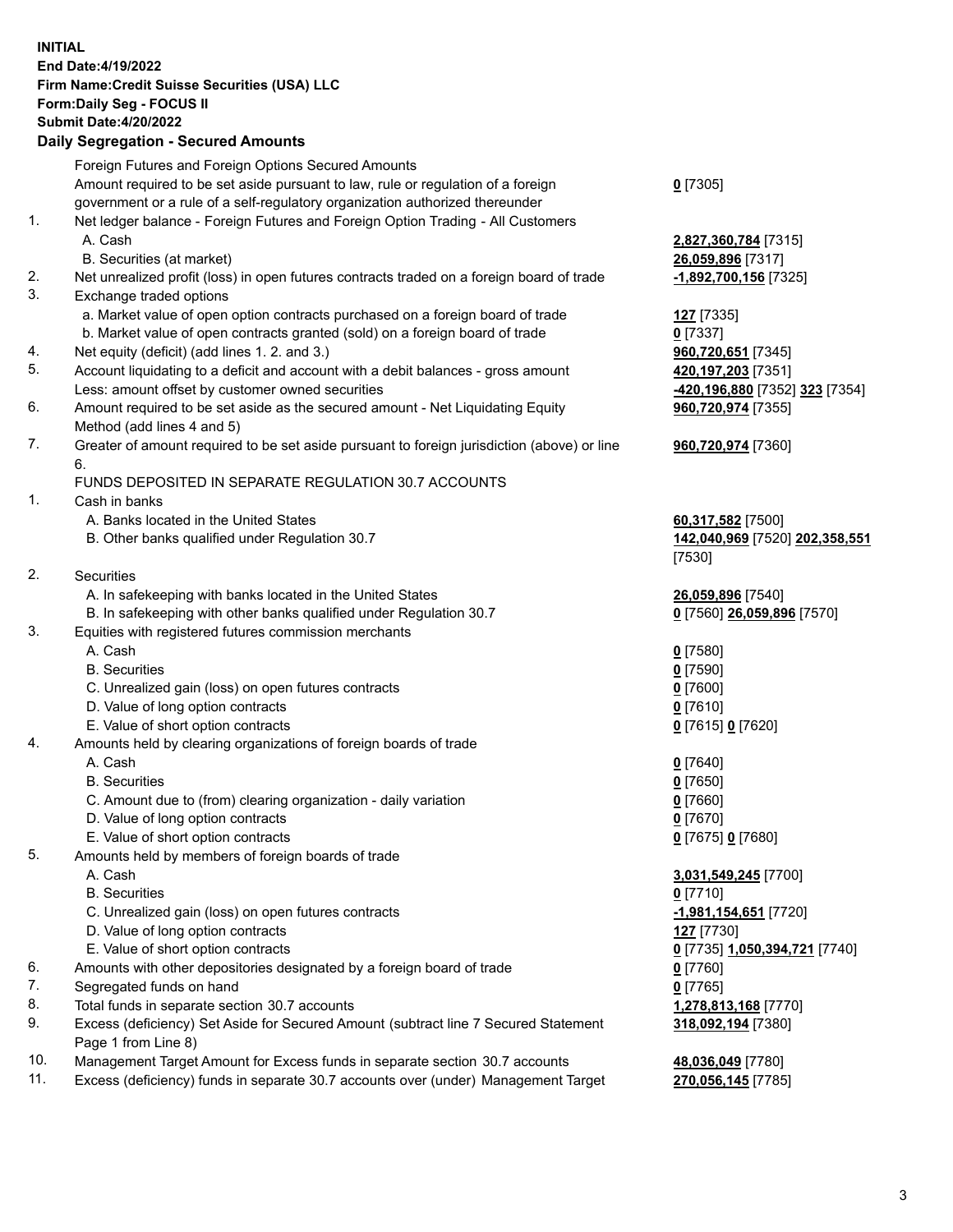|     | <b>INITIAL</b>                                                                                                                                                |                                                   |
|-----|---------------------------------------------------------------------------------------------------------------------------------------------------------------|---------------------------------------------------|
|     | End Date: 4/19/2022                                                                                                                                           |                                                   |
|     | Firm Name: Credit Suisse Securities (USA) LLC                                                                                                                 |                                                   |
|     | Form: Daily Seg - FOCUS II                                                                                                                                    |                                                   |
|     | <b>Submit Date:4/20/2022</b>                                                                                                                                  |                                                   |
|     | Daily Segregation - Segregation Statement                                                                                                                     |                                                   |
|     | SEGREGATION REQUIREMENTS(Section 4d(2) of the CEAct)                                                                                                          |                                                   |
| 1.  | Net ledger balance                                                                                                                                            |                                                   |
|     | A. Cash                                                                                                                                                       | 724,890,723 [7010]                                |
|     | B. Securities (at market)                                                                                                                                     | 342,283,770 [7020]                                |
| 2.  | Net unrealized profit (loss) in open futures contracts traded on a contract market                                                                            | -248,409,149 [7030]                               |
| 3.  | Exchange traded options                                                                                                                                       |                                                   |
|     | A. Add market value of open option contracts purchased on a contract market                                                                                   | 51,671,320 [7032]                                 |
| 4.  | B. Deduct market value of open option contracts granted (sold) on a contract market                                                                           | -54,522,668 [7033]                                |
| 5.  | Net equity (deficit) (add lines 1, 2 and 3)<br>Accounts liquidating to a deficit and accounts with                                                            | 815,913,996 [7040]                                |
|     | debit balances - gross amount                                                                                                                                 | 37,887,586 [7045]                                 |
|     | Less: amount offset by customer securities                                                                                                                    | <mark>-37,887,422</mark> [7047] <b>164</b> [7050] |
| 6.  | Amount required to be segregated (add lines 4 and 5)                                                                                                          | 815,914,160 [7060]                                |
|     | <b>FUNDS IN SEGREGATED ACCOUNTS</b>                                                                                                                           |                                                   |
| 7.  | Deposited in segregated funds bank accounts                                                                                                                   |                                                   |
|     | A. Cash                                                                                                                                                       | 159,978,710 [7070]                                |
|     | B. Securities representing investments of customers' funds (at market)                                                                                        | $0$ [7080]                                        |
|     | C. Securities held for particular customers or option customers in lieu of cash (at                                                                           | 323,252,128 [7090]                                |
|     | market)                                                                                                                                                       |                                                   |
| 8.  | Margins on deposit with derivatives clearing organizations of contract markets                                                                                |                                                   |
|     | A. Cash                                                                                                                                                       | 618, 394, 412 [7100]                              |
|     | B. Securities representing investments of customers' funds (at market)                                                                                        | $0$ [7110]                                        |
|     | C. Securities held for particular customers or option customers in lieu of cash (at                                                                           | 19,031,642 [7120]                                 |
|     | market)                                                                                                                                                       |                                                   |
| 9.  | Net settlement from (to) derivatives clearing organizations of contract markets                                                                               | <b>6,248,672</b> [7130]                           |
| 10. | Exchange traded options                                                                                                                                       |                                                   |
|     | A. Value of open long option contracts                                                                                                                        | 51,671,320 [7132]                                 |
|     | B. Value of open short option contracts                                                                                                                       | -54,522,668 [7133]                                |
| 11. | Net equities with other FCMs                                                                                                                                  |                                                   |
|     | A. Net liquidating equity                                                                                                                                     | 168,175 [7140]                                    |
|     | B. Securities representing investments of customers' funds (at market)<br>C. Securities held for particular customers or option customers in lieu of cash (at | $0$ [7160]                                        |
|     | market)                                                                                                                                                       | $0$ [7170]                                        |
| 12. | Segregated funds on hand                                                                                                                                      | $0$ [7150]                                        |
| 13. | Total amount in segregation (add lines 7 through 12)                                                                                                          | 1,111,725,047 [7180]                              |
| 14. | Excess (deficiency) funds in segregation (subtract line 6 from line 13)                                                                                       | 295,810,887 [7190]                                |
| 15. | Management Target Amount for Excess funds in segregation                                                                                                      | 40,795,708 [7194]                                 |
| 16. | Excess (deficiency) funds in segregation over (under) Management Target Amount                                                                                | 255,015,179 [7198]                                |

16. Excess (deficiency) funds in segregation over (under) Management Target Amount Excess